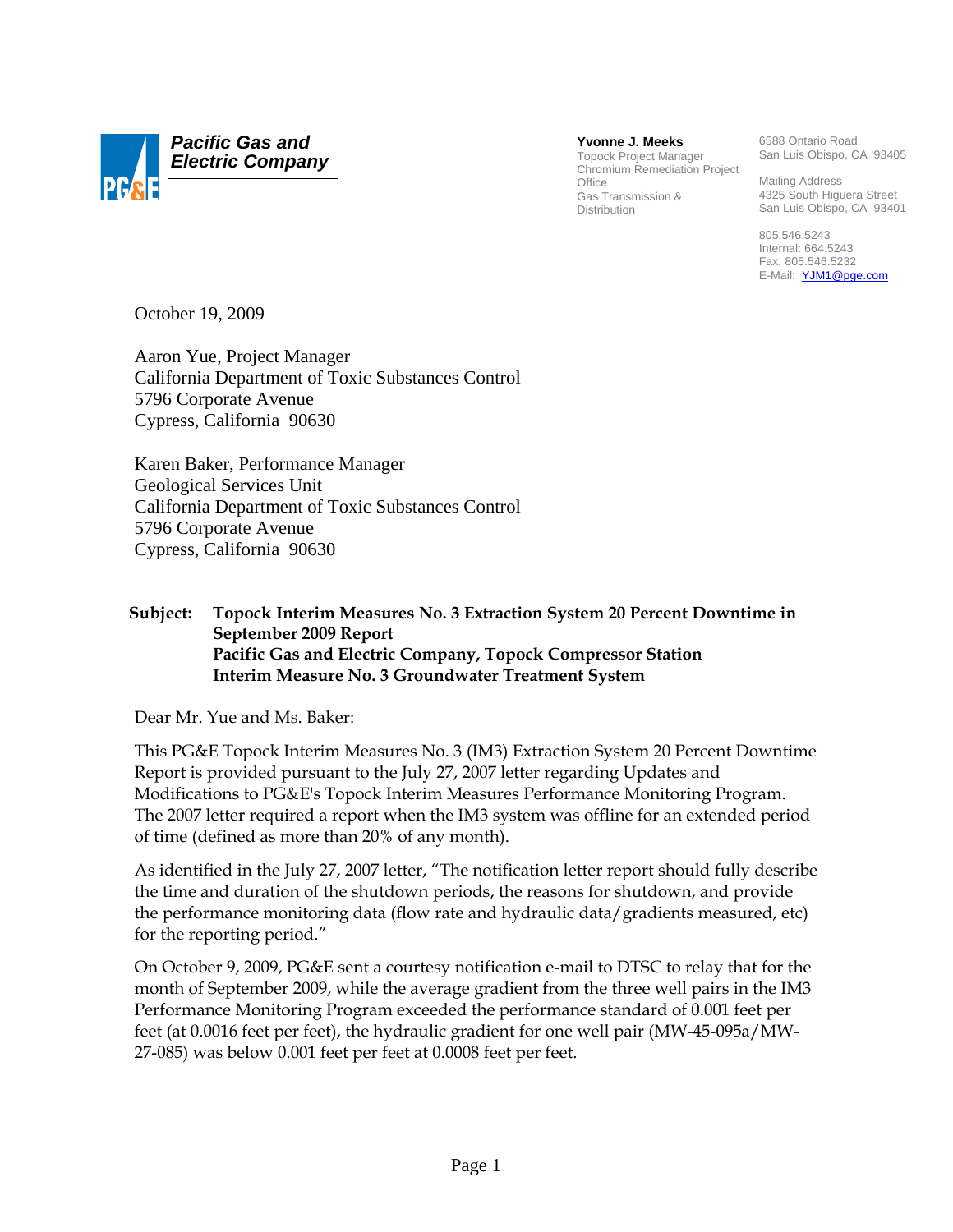In review of the 20% Downtime Report, PG&E became aware that, due to equipment failure, data for one well pair (MW-31-135 & MW-33-150) is available for only September 2 – 10, 2009. In consideration of this information, PG&E recalculated the September 2009 average gradient in approved well pairs without northern pair to be 0.00133 feet per feet.

## *Extraction System Operations*

Pumping data for the IM3 groundwater treatment system for September 2009 are presented in Attachment 1 – September 2009 IM3 Daily Flow Rates. Included in the Daily Flow Rates are the IM3 extraction system (extraction wells PE-01, TW-3D, TW-2S and TW-2D) flow rates.

The IM3 extraction system was shut down for 195 hours and 26 minutes during September 2009 (27.2 percent), for both planned and unplanned events. Attachment 2 presents the IM3 Extraction System Operations Log (Downtime Summary) for September 2009. The cause of the majority of extraction system downtime was unplanned repair work required to diagnose, cleanup, and restart IM3 due to a mechanical failure the resulted in synthetic oil fouling of the treatment water on September 9, 2009. Additionally, extraction well PE-1 was shut down for approximately 2 days over September 26-28, 2009 due to throughput limitations of the microfilter, which was caused by long-term buildup of membrane scaling.

PG&E notified DTSC of the synthetic oil fouling on September 9, 2009. DTSC and Colorado River Basin Regional Water Board concurrence to restart injection was received September 16, 2009, and the plant was returned to treatment service on that date.

## *Hydraulic Gradients*

Hydraulic gradients were measured during September 2009 for well pairs selected for performance monitoring with two pumping centers (TW-3D and PE-1). The following well pairs were approved by DTSC on October 12, 2007 to define the gradient induced while pumping from the two locations:

- MW-31-135 and MW-33-150 (northern gradient pair)
- MW-45-95 and MW-34-100 (central gradient pair)
- MW-45-95 and MW-27-85 (southern gradient pair)

Table 1 presents the average monthly hydraulic gradients that were measured between the well pairs in September 2009.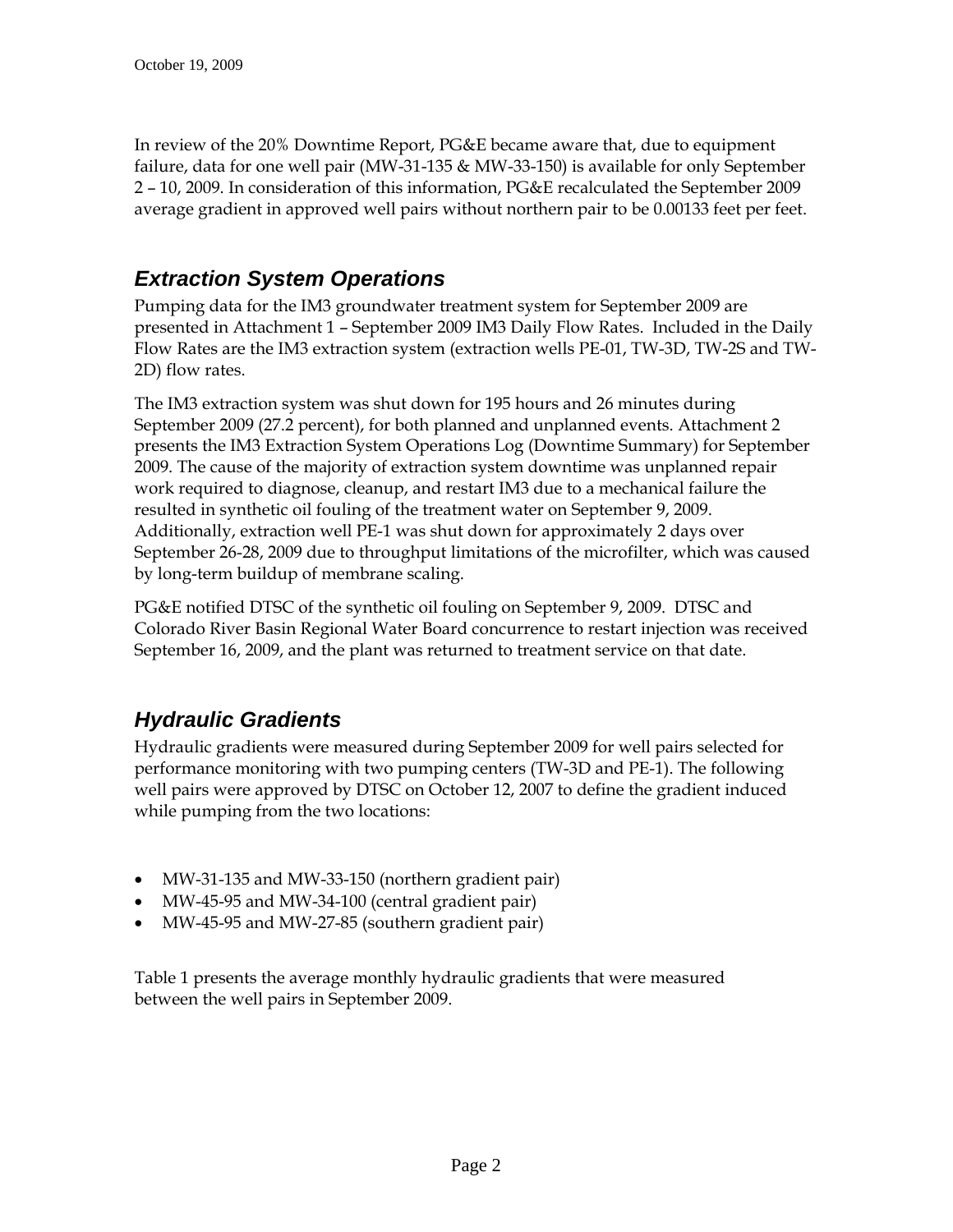#### **TABLE 1**

| <b>Approved Well Pairs</b>         | Landward Gradient<br><b>Measured Results</b><br>(feet/feet) | Landward Gradient<br>Performance Standard<br>(feet/feet) |  |  |  |
|------------------------------------|-------------------------------------------------------------|----------------------------------------------------------|--|--|--|
| <sup>a</sup> MW-31-135 & MW-33-150 | 0.00196                                                     | 0.001                                                    |  |  |  |
| MW-45-095a & MW-34-100             | 0.00186                                                     | 0.001                                                    |  |  |  |
| MW-45-095a & MW-27-085             | 0.00080                                                     | 0.001                                                    |  |  |  |
| <sup>b</sup> Average gradient      | 0.0013                                                      |                                                          |  |  |  |

Landward Gradients in Approved Well Pairs *IM3 Extraction System 20% Downtime in September 2009* 

a Due to equipment failure, data for well pair MW-31-135 & MW-33-150 is available for only September 2 – 10, 2009. The transducer in MW-33-150 was replaced on October 5, 2009.

b Average gradient in approved well pairs during September 2009 without northern pair (MW-31-135 and MW-33-150).

The average gradient at the site remains above the required 0.001 feet per feet threshold. The below-target landward gradient in well pair MW-45-095a/MW-27-085 is a result of previously reported unplanned downtime at the IM3 facility; the facility was shut down or had a reduced flow during September 2009. The IM3 plant is now running at normal capacity, and it is expected that all three well pairs will be above 0.001 feet per feet hydraulic gradient during October 2009. The measured gradient of 0.0008 still provided a strong landward gradient in that single well pair.

If you need any additional information or if you have any questions regarding this report, please do not hesitate to call me at (760) 326-5582.

Sincerely,

Yronne Micke

Enclosures:

 Attachment 1 – September 2009 IM3 Daily Flow Rates Attachment 2 – September 2009 IM3 Extraction System Operations Log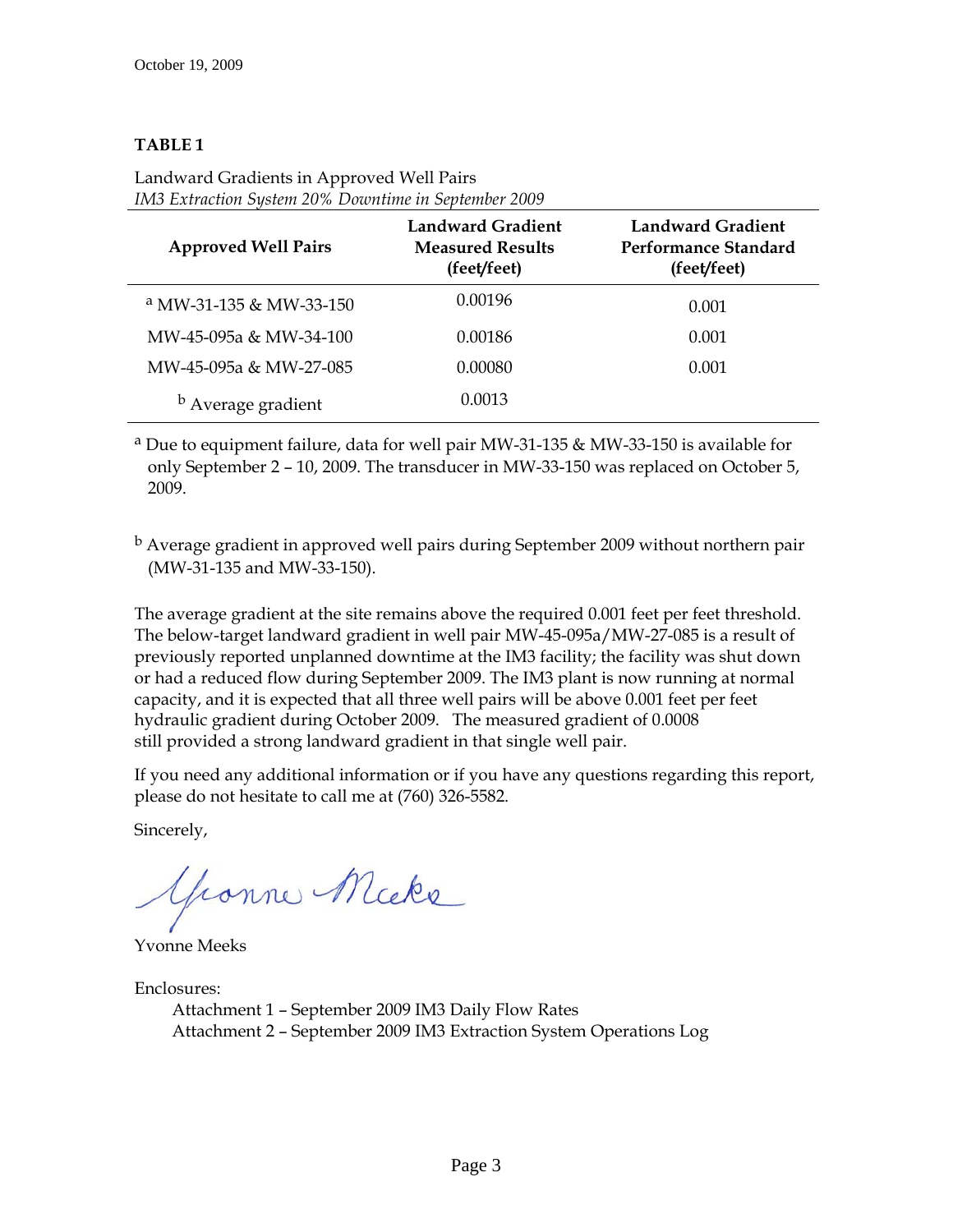cc: Bob Doss, PG&E Curt Russell, PG&E Chris Smith, PG&E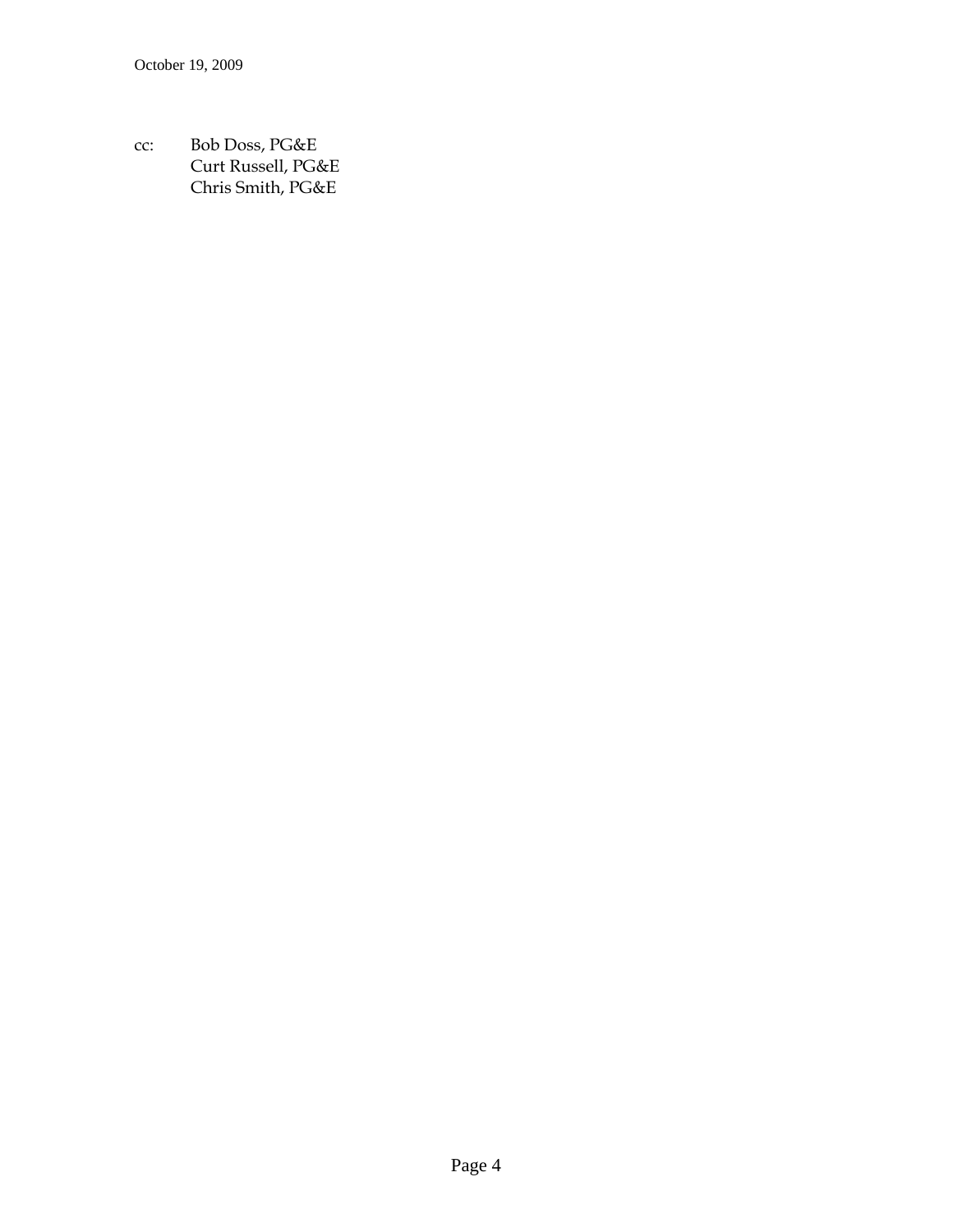# **Attachment 1 – September 2009 IM3 Daily Flow Rates**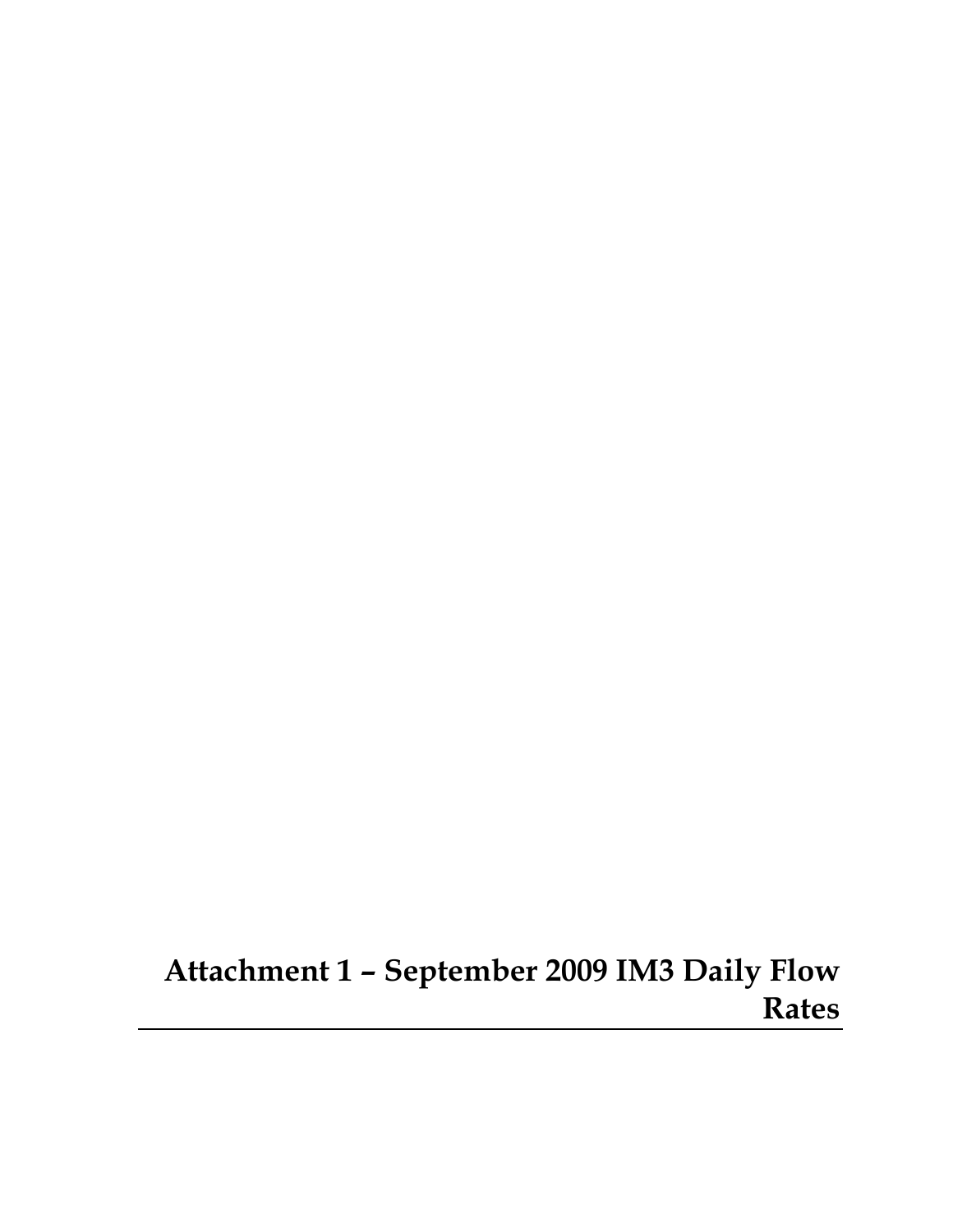#### **September 2009 Operational Data**

IM-3 Groundwater Extraction and Treatment System *PG&E Topock Compressor Station, Needles California*

|                                           |                |      | <b>Extraction Well System<sup>®</sup></b> |                          |                      | Injection Well System <sup>a</sup> |                           |                                 | RO Brine <sup>a</sup> |                           |                         |
|-------------------------------------------|----------------|------|-------------------------------------------|--------------------------|----------------------|------------------------------------|---------------------------|---------------------------------|-----------------------|---------------------------|-------------------------|
| <b>Month</b>                              | Day            | Year | $TW-2S$<br>(gallons)                      | $TW-2D$<br>(gallons)     | $TW-3D$<br>(gallons) | $PE-1$<br>(gallons)                | <b>Total</b><br>(gallons) | $\overline{IW-02}$<br>(gallons) | $IV-03$<br>(gallons)  | <b>Total</b><br>(gallons) | (gallons)               |
|                                           |                |      |                                           |                          |                      |                                    |                           |                                 |                       |                           |                         |
| September                                 | 1              | 2009 | $\overline{\phantom{m}}$                  | --                       | 153,067              | 39,574                             | 192,642                   | 13                              | 182,494               | 182,507                   | 3,118                   |
| September                                 | $\overline{2}$ | 2009 | $-$                                       | $\overline{\phantom{a}}$ | 153,302              | 39,517                             | 192,819                   | 12                              | 182,544               | 182,557                   | 6,081                   |
| September                                 | 3              | 2009 | $\overline{\phantom{a}}$                  | $\overline{\phantom{a}}$ | 153,681              | 39,124                             | 192,804                   | 13                              | 193,330               | 193,342                   | 3,798                   |
| September                                 | 4              | 2009 | $\overline{\phantom{m}}$                  | $\overline{\phantom{m}}$ | 153,918              | 38,866                             | 192,784                   | 6                               | 184,347               | 184,353                   | 6,107                   |
| September                                 | 5              | 2009 | $\overline{\phantom{a}}$                  | $\overline{\phantom{a}}$ | 153,948              | 38,946                             | 192,895                   | 10                              | 179,995               | 180,006                   | 3,071                   |
| September                                 | 6              | 2009 | $\overline{\phantom{a}}$                  | $\overline{\phantom{a}}$ | 154,282              | 38,177                             | 192,459                   | 9                               | 191,369               | 191,378                   | 6,275                   |
| September                                 | 7              | 2009 | $\overline{\phantom{a}}$                  | $\overline{\phantom{a}}$ | 154,275              | 38,514                             | 192,789                   | 6                               | 184,199               | 184,206                   | 3,148                   |
| September                                 | 8              | 2009 | $\overline{\phantom{a}}$                  | $\overline{\phantom{a}}$ | 116,254              | 30,106                             | 146,360                   | 13                              | 140,461               | 140,474                   | 4,092                   |
| September                                 | 9              | 2009 | $\overline{\phantom{a}}$                  | $\overline{\phantom{a}}$ | 70,142               | 18,599                             | 88,741                    | 13                              | 87,084                | 87,097                    | 3,162                   |
| September                                 | 10             | 2009 | $\sim$                                    | $\overline{\phantom{a}}$ | 15                   | 23                                 | 38                        | 8                               | 21                    | 29                        | 3                       |
| September                                 | 11             | 2009 | $\overline{\phantom{a}}$                  | $\overline{\phantom{a}}$ | 15                   | 27                                 | 42                        | 10                              | 20                    | 30                        | 3                       |
| September                                 | 12             | 2009 | $\overline{\phantom{a}}$                  | $\overline{\phantom{a}}$ | 14                   | 19                                 | 33                        | $\overline{7}$                  | 51                    | 58                        | 3                       |
| September                                 | 13             | 2009 | $\overline{\phantom{a}}$                  | $\mathbf{u}$             | 17                   | 28                                 | 45                        | 184                             | 640                   | 824b                      | $\overline{\mathbf{c}}$ |
| September                                 | 14             | 2009 | $-$                                       | $\overline{\phantom{a}}$ | 6,415                | 26                                 | 6,441                     | 24                              | 7,604                 | 7,628 <sup>b</sup>        | 5                       |
| September                                 | 15             | 2009 | $-$                                       | $\overline{\phantom{m}}$ | 12                   | 29                                 | 41                        | 18                              | 6,552                 | 6,570 <sup>b</sup>        | 4                       |
| September                                 | 16             | 2009 | $\sim$                                    | $\overline{\phantom{a}}$ | 52,420               | 14,182                             | 66,602                    | 61,668                          | 690                   | 62,357                    | $\overline{7}$          |
| September                                 | 17             | 2009 | $\overline{\phantom{a}}$                  | $\overline{\phantom{m}}$ | 152,907              | 40,515                             | 193,423                   | 190,110                         | 335                   | 190,445                   | 3,178                   |
| September                                 | 18             | 2009 | $\overline{\phantom{a}}$                  | $\overline{\phantom{a}}$ | 153,023              | 40,253                             | 193,276                   | 189,086                         | 480                   | 189,566                   | 3,850                   |
| September                                 | 19             | 2009 | $-$                                       | $\overline{\phantom{a}}$ | 153,141              | 40,052                             | 193,194                   | 191,396                         | 334                   | 191,730                   | 3,705                   |
| September                                 | 20             | 2009 | $\overline{a}$                            | $\overline{\phantom{a}}$ | 153,101              | 40,154                             | 193,255                   | 186,295                         | 85                    | 186,380                   | 4,116                   |
| September                                 | 21             | 2009 |                                           | $\overline{\phantom{a}}$ | 152,952              | 40,465                             | 193,417                   | 185,372                         | 204                   | 185,576                   | 6,139                   |
| September                                 | 22             | 2009 | $\overline{\phantom{a}}$                  | $\overline{\phantom{a}}$ | 154,252              | 40,373                             | 194,625                   | 182,675                         | 546                   | 183,221                   | 6,275                   |
| September                                 | 23             | 2009 | $-$                                       | $\overline{\phantom{a}}$ | 103,822              | 27,063                             | 130,885                   | 131,713                         | 773                   | 132,486                   | 3,279                   |
| September                                 | 24             | 2009 | $\overline{\phantom{a}}$                  | $\overline{\phantom{a}}$ | 155,532              | 38,909                             | 194,441                   | 187,412                         | 88                    | 187,500                   | 3,270                   |
| September                                 | 25             | 2009 | $-$                                       | $\overline{\phantom{a}}$ | 135,341              | 29,766                             | 165,106                   | 164,036                         | 52                    | 164,088                   | 5,255                   |
| September                                 | 26             | 2009 | $\sim$                                    | $\overline{\phantom{a}}$ | 145,076              | 17,156                             | 162,231                   | 161,147                         | 20                    | 161,167                   | 4,421                   |
| September                                 | 27             | 2009 | $-$                                       | $\overline{\phantom{a}}$ | 166,644              | 26                                 | 166,669                   | 148,646                         | 14                    | 148,661                   | 4                       |
| September                                 | 28             | 2009 | $\overline{a}$                            | $\overline{\phantom{a}}$ | 122,327              | 18,696                             | 141,023                   | 145,227                         | 66                    | 145,293                   | 5,253                   |
| September                                 | 29             | 2009 | $\overline{\phantom{a}}$                  | $\overline{\phantom{a}}$ | 155,568              | 39,153                             | 194,720                   | 185,758                         | 50                    | 185,809                   | 4,177                   |
| September                                 | 30             | 2009 | $\overline{\phantom{m}}$                  | $\overline{\phantom{a}}$ | 155,492              | 39,270                             | 194,762                   | 185,110                         | 251                   | 185,361                   | 6,536                   |
| <b>Total Monthly Volumes (gal)</b>        |                | 0    | 0                                         | 3,380,954                | 787,608              | 4,168,562                          | 2,496,000                 | 1,544,698                       | 4,040,699             | 98,338                    |                         |
| <b>Average Pump/Injection Rates (gpm)</b> |                | 0.0  | 0.0                                       | 78.3                     | 18.2                 | 92.0                               | 57.8                      | 35.8                            | 89.2                  | 2.3                       |                         |

NOTES:

---: Not in operation during reporting period.

gal: gallons

gpm: gallons per minute

RO: Reverse Osmosis

<sup>a</sup> Flow Readings tabulated from the date historian at the IM-3 Facility.

<sup>b</sup> No water pumped to injection wells on Sept. 10-15. Water was drained and flushed out from injection line and measured back flow through IW-03 flow meter.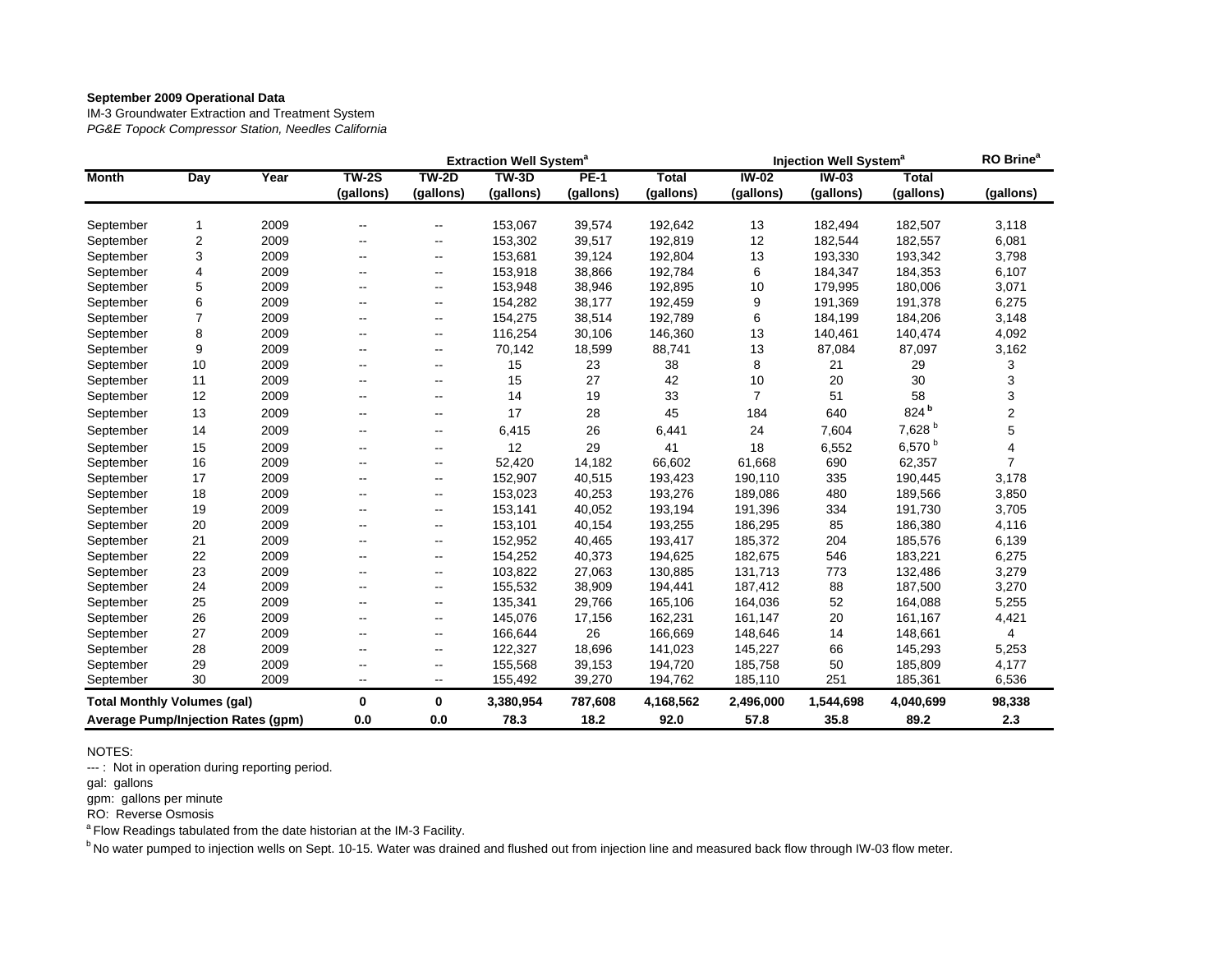**Attachment 2 – September 2009 Extraction System Operation Log**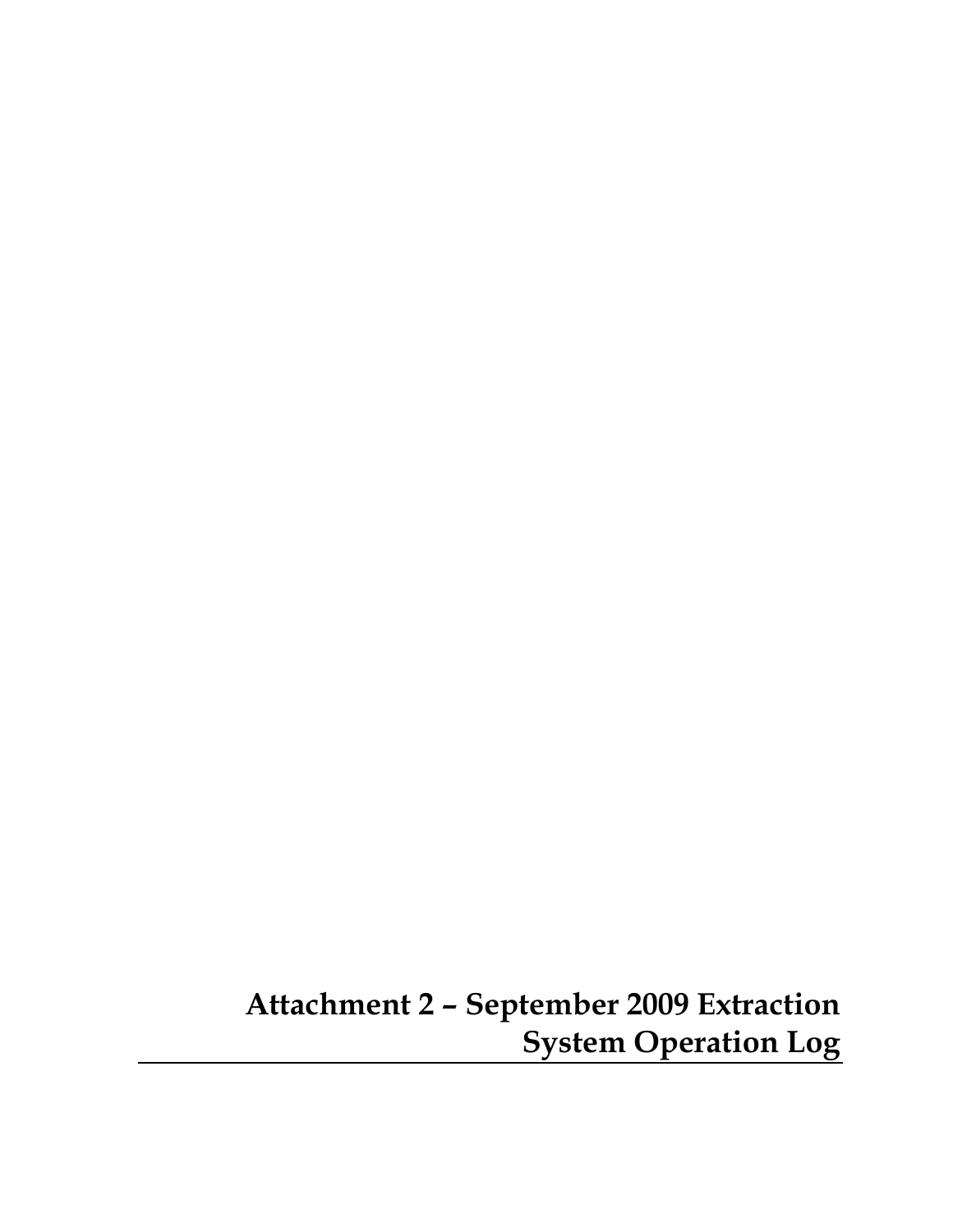### **Extraction System Operations Log for September 2009 PG&E Topock Interim Measures Performance Monitoring Program**

During September 2009, extraction wells TW-3D and PE-1 operated at a target pump rate of 135 gallons per minute (gpm) excluding periods of planned and unplanned downtime. Extraction wells TW-2S and TW-2D were not operated during September 2009. The operational run time for the IM No.3 groundwater extraction system (combined or individual pumping) was 72.8 percent during the September 2009 reporting period.

The IM No. 3 facility treated approximately 4,158,561 gallons of extracted groundwater during September 2009. The IM No. 3 facility also treated approximately 5,445 gallons of water generated from the groundwater monitoring program and 9,300 gallons of injection well backwashing/re-development water. Two containers of solids from the IM No. 3 facility were transported offsite during September 2009.

Periods of planned and unplanned extraction system down time (that together resulted in approximately 27.2 percent of downtime during September 2009) are summarized below. The times shown are in Pacific Standard Time (PST) to be consistent with other data collected (e.g., water level data) at the site.

- **September 6, 2009 (unplanned):** The extraction well system was offline from 8:29 a.m. to 8:30 a.m. when the City of Needles power supply imbalance alarmed and shut down the extraction wells. Extraction system downtime was 1 minute.
- **September 8, 2009 (planned):** The extraction well system was offline from 11:20 a.m. to 11:28 a.m., 11:32 a.m. to 11:33 a.m., 11:41 a.m. to 11:42 a.m. , 11:47 a.m. to 11:48 a.m., 12:04 p.m. to 12:05 p.m. and 12:10 p.m. to 12:11 p.m. for testing of the pipeline leak detection alarm system. Extraction system downtime was 13 minutes.
- **September 8, 2009 (planned):** The extraction well system was offline from 1:21 p.m. to 1:44 p.m., 1:54 p.m. to 2:17 p.m. and 2:27 p.m. to 6:59 p.m. for the microfilter bank switch. Extraction system downtime was 5 hours and 18 minutes.
- **September 9 -14, 2009 (unplanned):** The extraction well system was offline from 11:00 a.m. on September 9 to 2:19 p.m. on September 14 due to an equipment failure resulting in synthetic oil fouling of the treatment stream in operation tank T301A from the tank mixer gearbox. Extraction system downtime was 5 days, 3 hours and 19 minutes.
- **September 14 -16, 2009 (planned):** The extraction well system was offline from 3:10 p.m. to 3:26 p.m. on September 14 and from 3:32 p.m. on September 14 to 3:42 p.m. on September 16 to collect samples and to maintain proper levels in tanks. Extraction system downtime was 2 days, and 26 minutes.
- **September 23, 2009 (planned):** The extraction well system was offline from 7:58 a.m. to 3:49 p.m. for the microfilter bank switch and injection line maintenance. Extraction system downtime was 6 hours and 51 minutes.
- **September 25, 2009 (unplanned):** The extraction well system was offline from 12:12 p.m. to 2:37 p.m. due to failure of polymer feed. Extraction well downtime was 2 hours and 25 minutes.